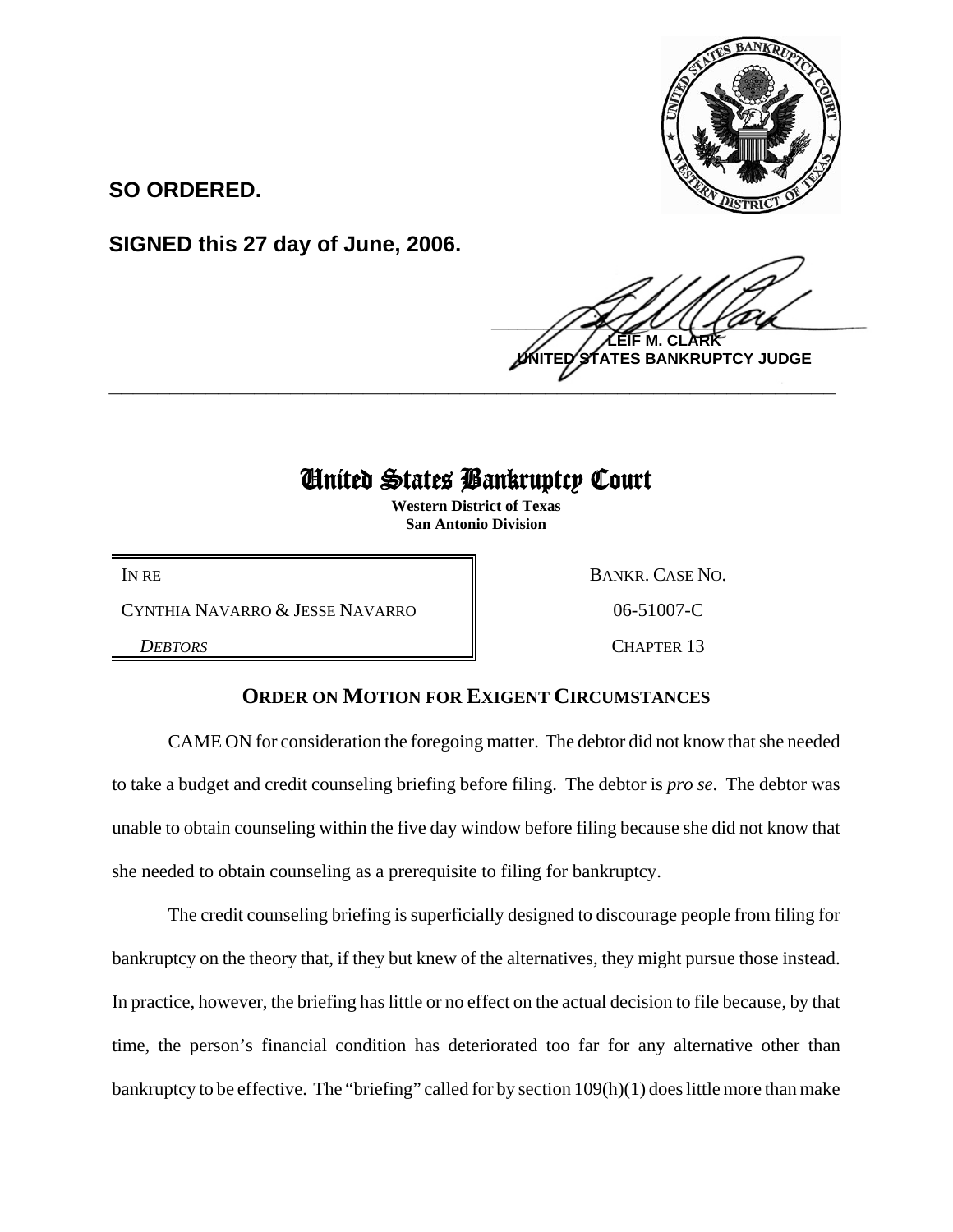the debtor aware of credit counseling as an alternative. But credit counselors attempt to negotiate a payment plan with the consent of the debtor's creditors, for a fee, and their success will depend on whether they can get all the creditors to cooperate – especially the mortgage and car creditors. The actual negotiation of an alternative thus requires a voluntary "standstill" by the creditors while an arrangement is worked out. In practice, that will not happen. *See* "Creditors' Role in Counseling Draws Critics" *New York Times* (Business/Financial Section, Oct. 14, 2005). What is more, the debtor may well actually be *discouraged* from filing when filing might be the *right* thing to do – by a credit counselor who is not a lawyer effectively giving the debtor legal advice. *See* Leslie Linfield, "Lightning Strikes Thrice: Emerging Issues in Bankruptcy Credit Counseling," 25 AM. BANKR. INST. J. 16 (Feb. 2006). The result is that the credit counseling briefing ends up being a useless formality.

It also operates as a trap for the unwary, potentially causing the dismissal of so-called "ineligible" debtors from bankruptcy. *See* "The Lost Day?: Exigent Circumstances and the Timing of Credit Counseling," 25 AM. BANKR. INST. J. 40 (April 2006). While certain private financial interests may be rewarded as a result, *see* RONALD J.MANN,CHARGING AHEAD:THE GROWTH AND REGULATION OF PAYMENT CARD MARKETS AROUND THE WORLD (Cambridge Press, 2006), no genuine public interest appears to be served.

Eligibility is not jurisdictional. *See Matter of Phillips*, 844 F.2d 230, 236 n. 2 (5<sup>th</sup> Cir. 1988). Thus, if no party raises the issue of eligibility, the case may proceeds without legal impediment. Section 109(h) simply adds another precondition for eligibility. Because it is not jurisdictional, the failure to meet that precondition does not *require* the dismissal of the case – unless someone were to timely object. The peculiar nature of this particular eligibility precondition is that it is entrusted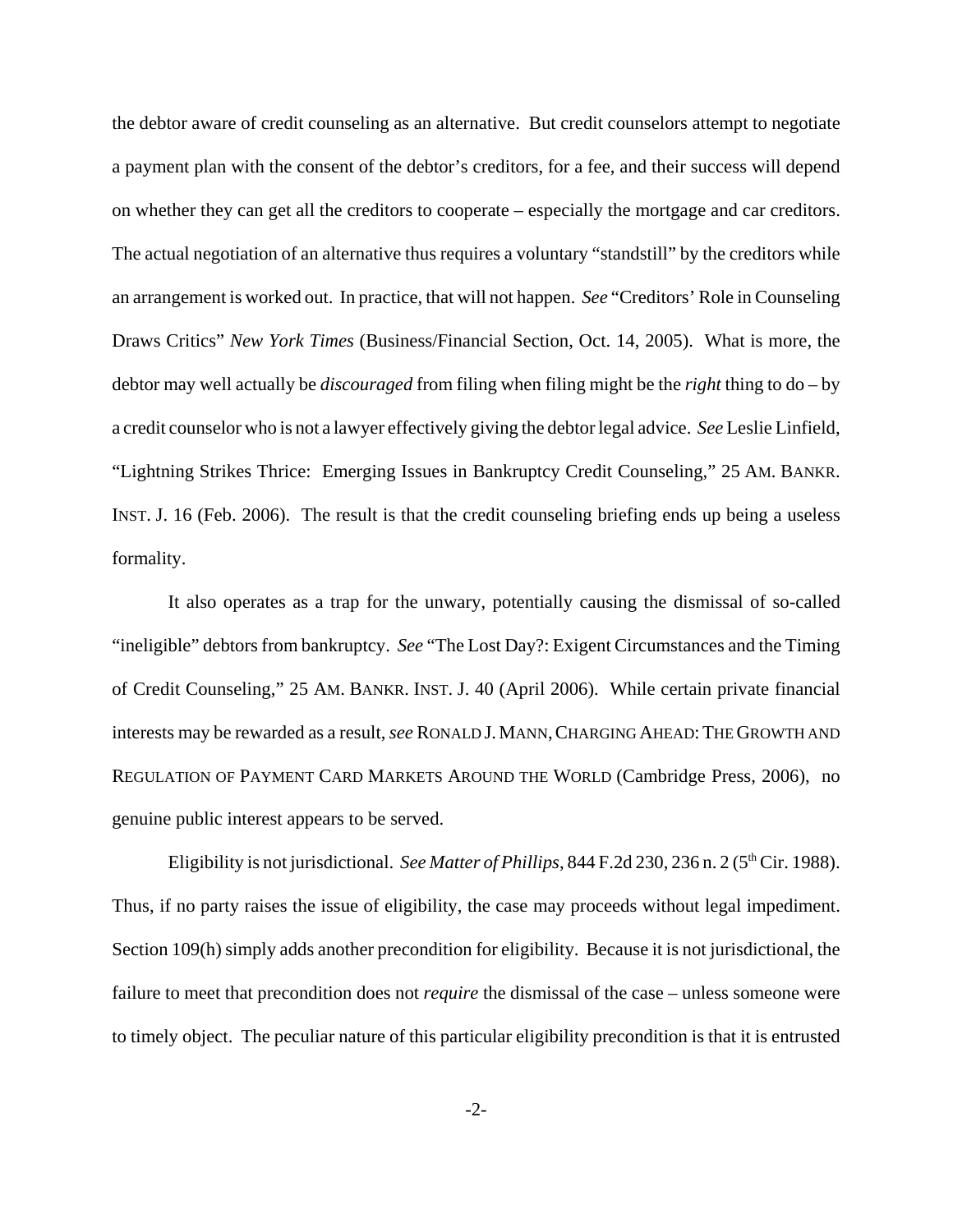uniquely to the courts to monitor. The statute does not require that a waiver on grounds of exigent circumstances be obtained "on notice and hearing." Instead, it simpy requires the debtor to file a *certificate*, which the court is expected to then review for sufficiency *sua sponte*. *See* 11 U.S.C. §109(h)(3). If the debtor fails to file the requisite certificate, the clerk of court does not refuse to accept the petition for filing – indeed the clerk cannot. *See* FED.R.BANKR.P. 5005. If the debtor fails to file a motion for exigent circumstances, again, the clerk must still accept the petition for filing. *See id.* Of course, the clerk may bring any deficiencies in the filing to the attention of the debtor, so that a pleading can be filed promptly. And the clerk may bring such deficiencies directly to the attention of the court as well. The court *may* dismiss the case for any of these deficiencies, though it does not have to. *See* Bankr. L.R. 1007(e); *see also* Interim Rule 1007(b)(3) [adopted as a local rule on November 7, 2005].<sup>1</sup> If a certificate of exigent circumstances is filed, then it may be reviewed by the court *sua sponte*. The court may, but is not required, to set it for hearing. If the court finds the certificate of exigent circumstances to be satisfactory, then the issue of eligibility under section 109(h) is deemed resolved for all purposes, and the debtor is henceforth eligible for relief as a debtor under title 11, no further questions asked.

<sup>&</sup>lt;sup>1</sup> The Interim Rule referenced is a draft rule currently under consideration by the Judicial Conference for adoption as part of the Federal Rules of Bankruptcy Procedure. The proposed Interim Rules were adopted as the local rules for this district, at the urging of the Fifth Circuit Judicial Council. Interim Rule 1007 makes filing the certificate under § 109(h), or the certification under § 109(h)(3), or the request for determination of hardship under § 109(h)(4) a condition to filing. The rule does not address the consequences of not complying with its requirements, and does not mandate dismissal of the case in the event of a faulty filing. That, rather, is left to the discretion of the court, which uses dismissal as a means of enforcing the filing requirements, and has done so traditionally for many years in this district. *See In re Hedquist*, 342 B.R. 295, 298 (Bankr.  $8<sup>th</sup>$  Cir. BAP 2006) (describing the failure to meet the requirements of section 109(h) as a "fatal flaw" rendering the debtor "ineligible" for bankruptcy).

Section 707(a) permits (but does not require) the court to dismiss a case for failure to file the information required by section 521(a)(1), but the certificate of credit counseling briefing is not one of the documents required to be filed by section  $521(a)(1)$ . Section 707(a) thus does not provide a statutory basis for dismissal in the event the certificate (or certification of exigent circumstances) is not filed. *See In re Bass*, 2006 WL 1593978 (Bankr. W.D.Tenn. 2006).

Thus, while some courts have elected to dismiss cases that do not comply with Interim Rule 1007(b)(3) (including my colleague in this division), they do so apparently as a matter of judicial housekeeping, but not as a matter of statutory or rule compulsion.